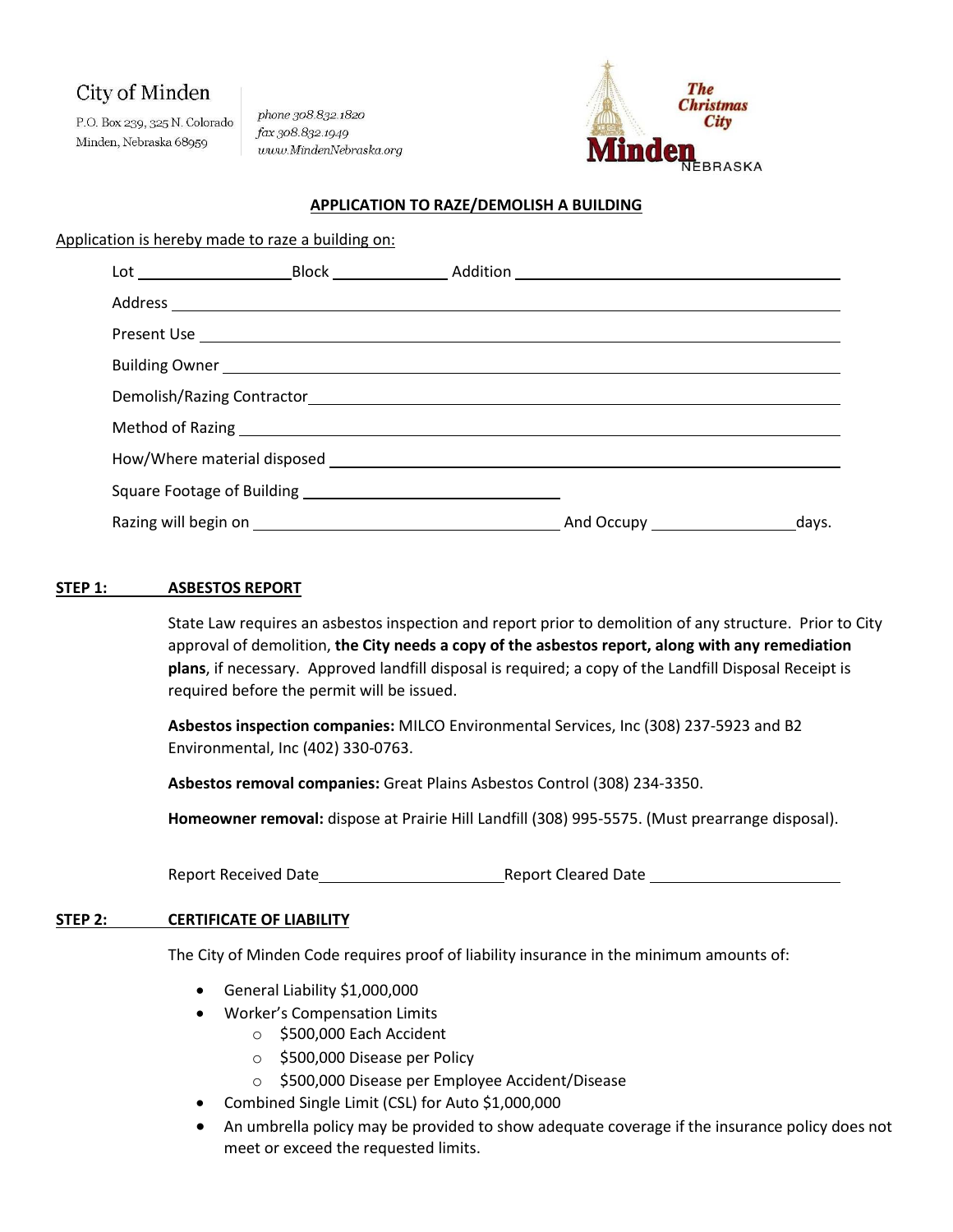# City of Minden

P.O. Box 239, 325 N. Colorado Minden, Nebraska 68959

phone 308.832.1820 fax 308.832.1949 www.MindenNebraska.org



#### **STEP 3: WATER & SEWER SHUT-OFF AND DISCONNECTION**

Property owner needs to call a licensed plumber to dig up, if necessary and cap both WATER & SEWER at City mains. City inspection of the disconnection is required. Property owner or plumber is to call City Utility Superintendent, Ryan Hurst, at (308) 830-3824 for an inspection date.

| Sewer Plugged          | Date | Signature                 |
|------------------------|------|---------------------------|
|                        |      | (Verifying City Official) |
| Water Shut Off at Main | Date | Signature                 |
|                        |      | (Verifying City Official) |

#### **STEP 4: ELECTRICAL SHUT-OFF AND DISCONNECTION**

Property owner needs to call City Utility Superintendent, Ryan Hurst, to schedule disconnection. City inspection of the disconnection is required. Property owner is to call City Utility Superintendent, Ryan Hurst, at 308-830-3824 for disconnection.

Electricity Disconnected at Pole Date Signature \_\_\_\_\_\_

(Verifying City/NPPD Official)

### **STEP 5: GAS SHUT-OFF AND DISCONNECTION**

Property owner must call Black Hills Gas at (888) 890-5554 to schedule disconnection. Property owner is to get appropriate sign-off from Black Hills Gas representative that gas has been disconnected.

Gas Abandoned, if applicable Date Date Signature

(Verifying BH Official)

#### **STEP 6: COUNTY TAX VERIFICATION**

Property owner must get sign-off from county treasurer that said property is free and clear of any City, County or State taxes or special assessments.

I hereby certify there are no delinquent City, County, or State taxes or special assessments due and unpaid, against the above described property, and I further certify that I have collected from the owner of the above describe property a sum of money equal to its proportionate share of all outstanding bonded indebtedness to which such property is subject.

Date Signature

Treasurer of Kearney County, Nebraska